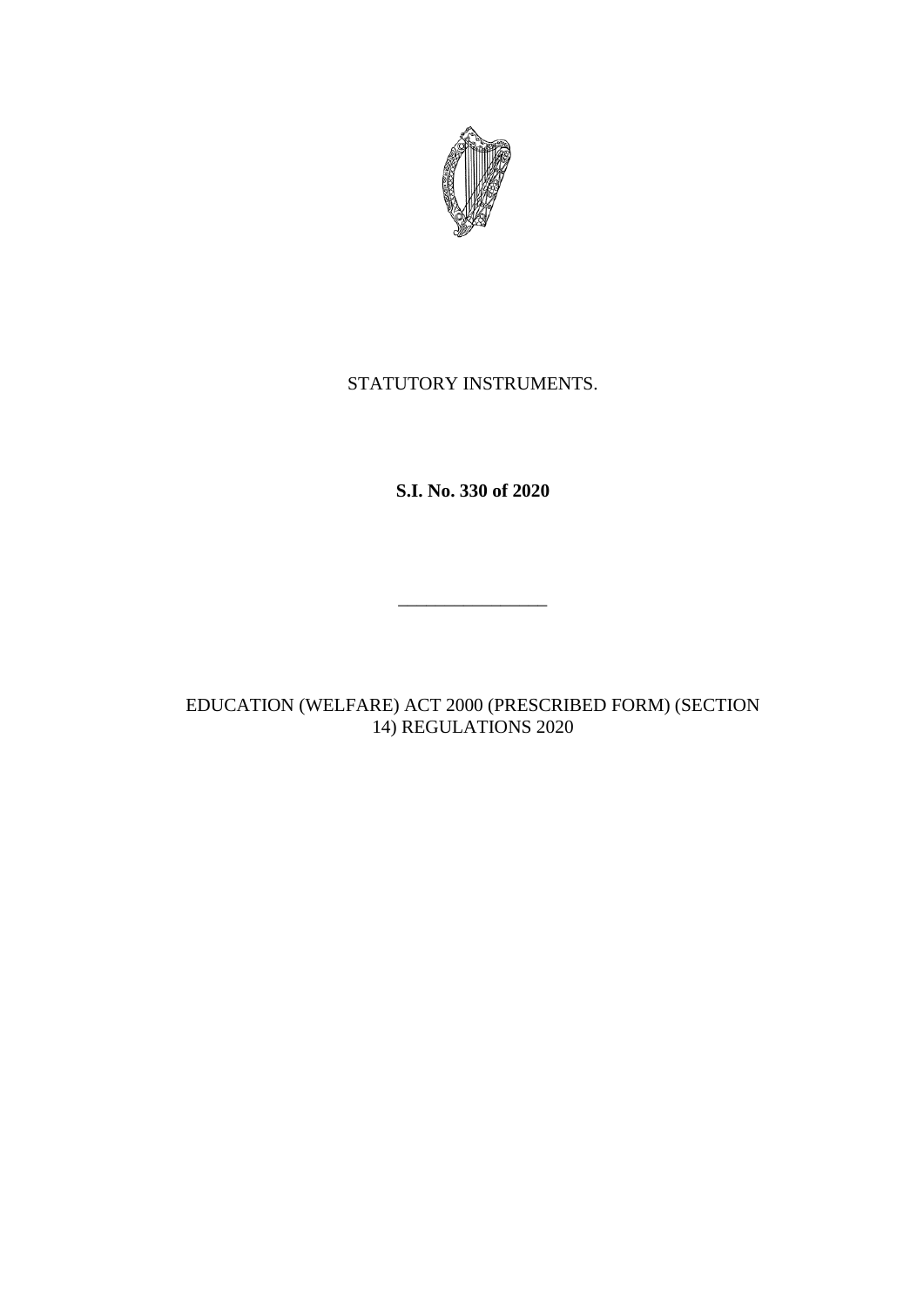#### S.I. No. 330 of 2020

#### EDUCATION (WELFARE) ACT 2000 (PRESCRIBED FORM) (SECTION 14) REGULATIONS 2020

I, Roderic O'Gorman TD, Minister for Children and Youth Affairs, in exercise of the power conferred on me by section 14 of the Education (Welfare) Act 2000 (No. 22 of 2000), hereby make the following Regulations:

1. (1) These Regulations may be cited as the Education (Welfare) Act 2000 (Prescribed Form)(Section 14) Regulations 2020

(2) These Regulations come into operation on the 26 August, 2020.

2. The form (Form R1), set out in the Schedule, is prescribed for the purposes of section 14(4) of the Education (Welfare) Act 2000 (No. 22 of 2000).

3. The agency may make this form accessible to prospective applicants in an online format.



GIVEN under my Official Seal, 26 August, 2020.

RODERIC O'GORMAN, Minister for Children and Youth Affairs.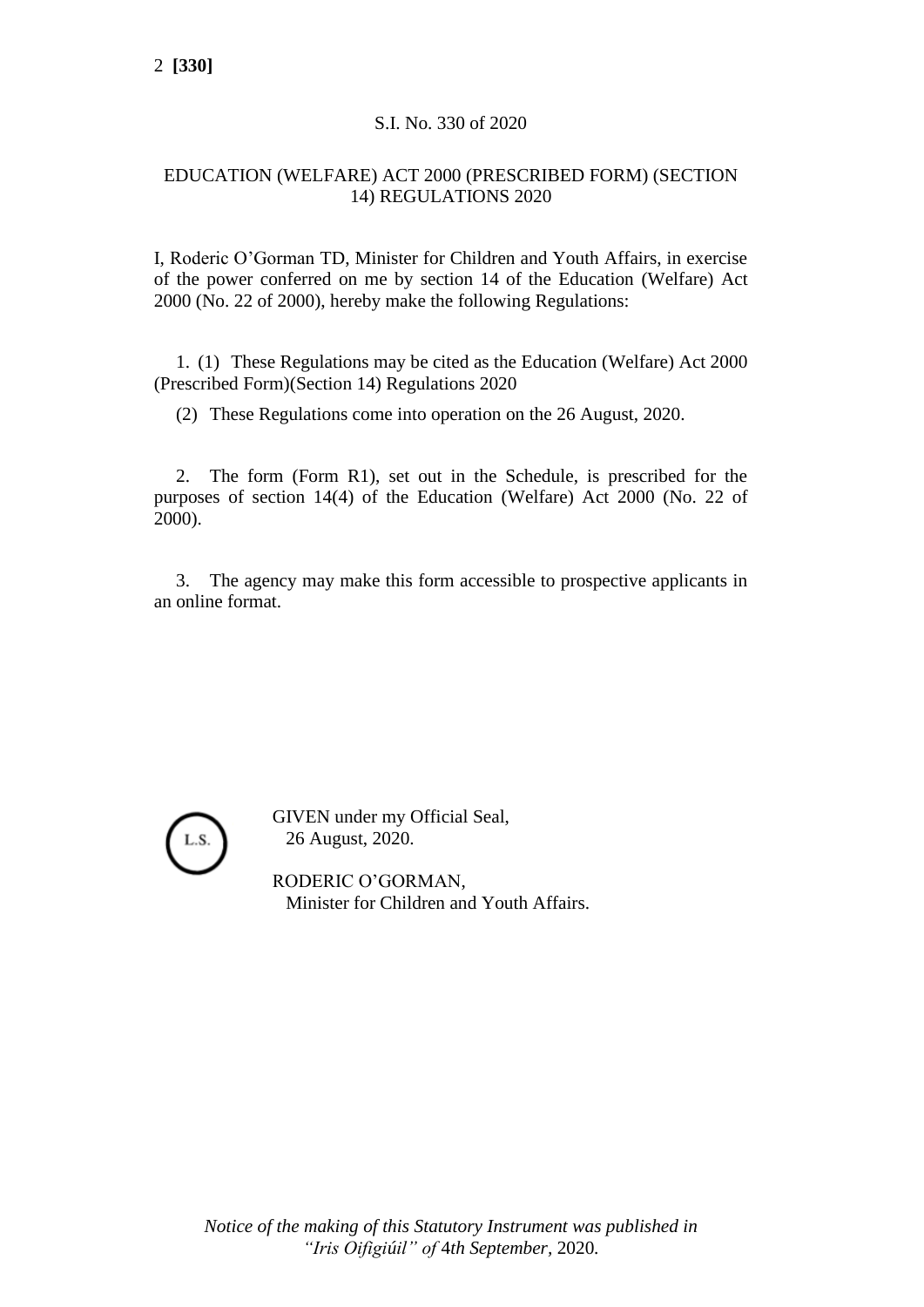#### **SCHEDULE**

# **Application Form for Registration**

### **Form R1**

Registration of Children Receiving Education in Places other than a

Recognised School under Section 14 of the Education (Welfare) Act 2000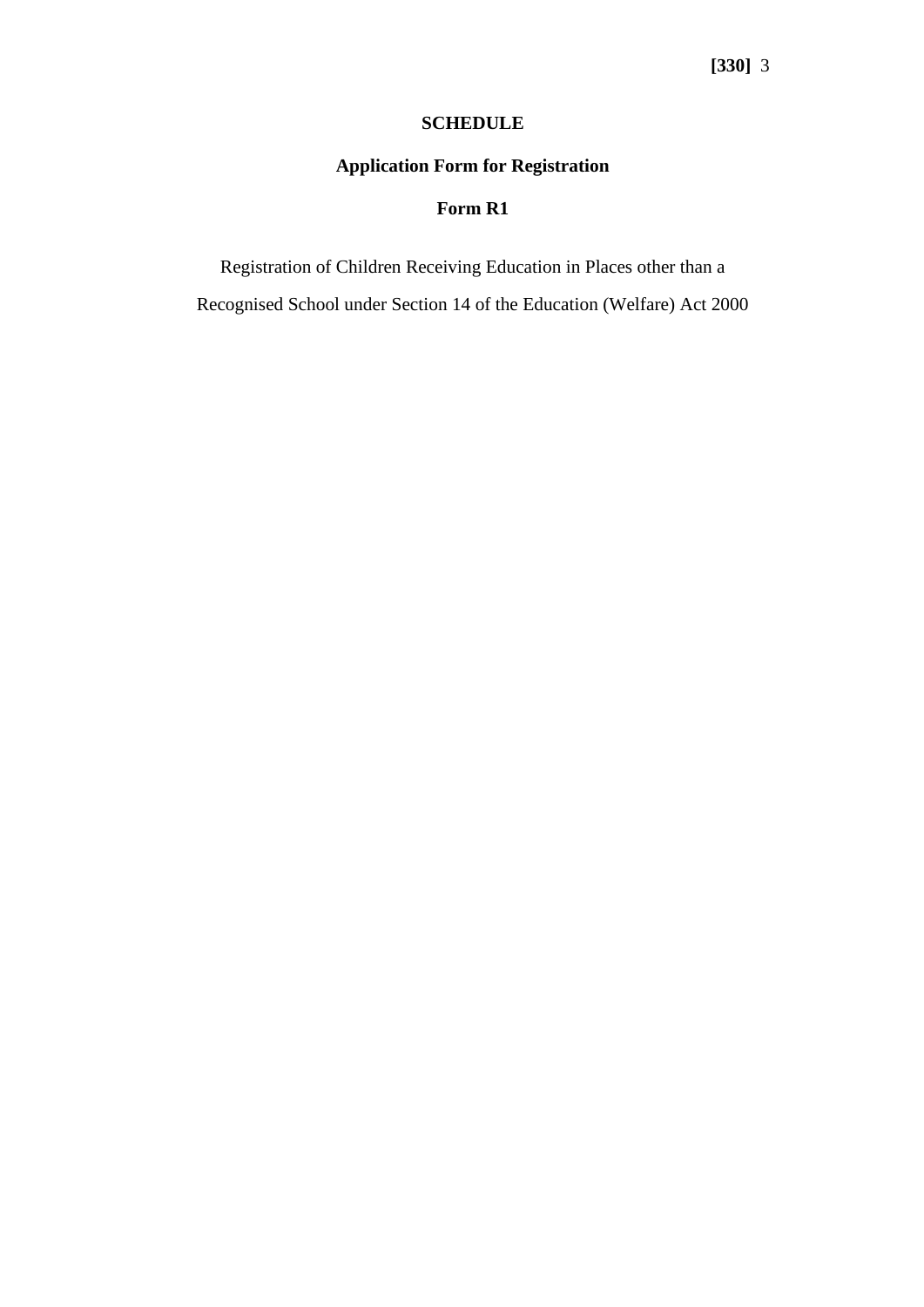The functions and services of the National Educational Welfare Board transferred to the Child and Family Agency on 1 January 2014 under the *Child and Family Agency Act 2013.* Under the *Education (Welfare) Act, 2000* every child being educated in a place other than a recognised school must be registered with Tusla - Child and Family Agency (the Agency). The process of registration involves a written application for and assessment by the Agency of the education that is being provided to the child.

## **Privacy Statement**

Your personal data will be processed in compliance with all relevant data protection legislation and the other legal requirements to which Tusla – Child and Family Agency is obliged to adhere. Full details of Tusla's Privacy Policy (setting out how we will use your personal data as well as information regarding your rights as a data subject) are available in the About Us (data protection) section of [www.tusla.ie](http://www.tusla.ie/)

## **Notes for Applicant**

**Eligibility to make an application:** For parents and guardians of children who are aged between 6 and 16 years only.

**Application for an Independent School**: Please be advised that if you wish to apply for your child to be educated in an Independent School or Centre of Education, this application form must be submitted to Tusla prior to placing the child in the school or as soon as practicable thereafter.

**Application for Home Education**: Please be advised that if you wish for apply for your child to be home educated, once you have received communication to confirm that this application has been received and processed, you can then commence to home educate.

**Valid Application:** Only completed applications can be processed by the agency. All fields must be fully completed. Incomplete applications received will not be deemed valid.

### **Accompanying Documents**

A certified copy of the child's birth certificate is required to accompany the application. Where a birth certificate is not available, a valid passport can be provided.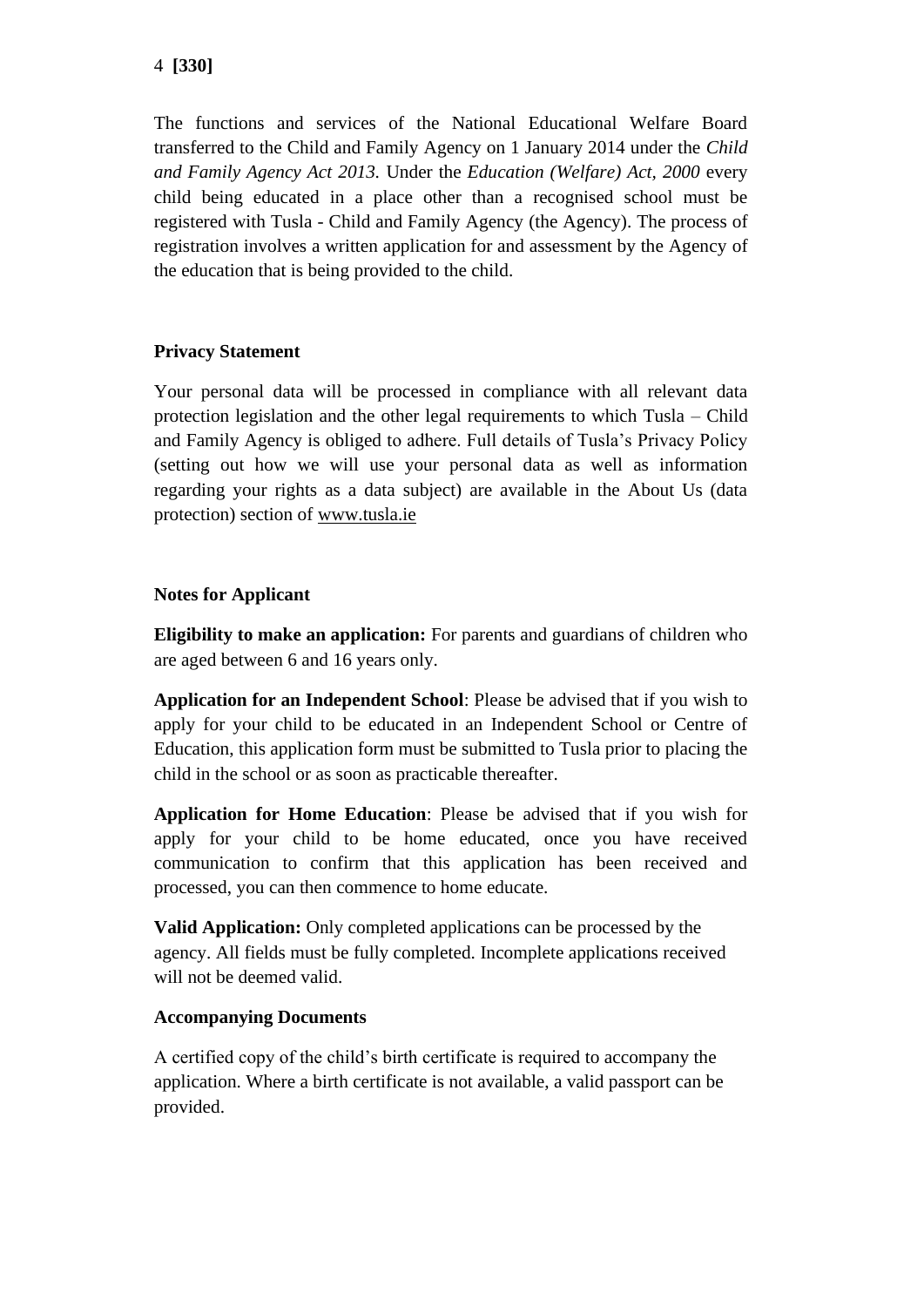#### **Registration of Children Receiving Education in Places other than a Recognised School under Section 14 of the Education (Welfare) Act 2000**

#### **Place where child will receive the education**

- 1)  $\Box$  Independent School or Centre of Education setting;
- *Or*
- 2)  $\Box$  Their home

### **PART A**

#### **1. Details of child**

| Surname (as on birth) | First name(s) (as on | Date of | Gender  |
|-----------------------|----------------------|---------|---------|
| cert)                 | birth cert)          | birth   |         |
| Home address          |                      |         | Eircode |

### **2. Details of parent(s)**

Throughout this document the term ''parent,'' in line with the use of the word in the Education Act 1998, section 2 and the Education (Welfare) Act 2000, should be taken to mean parent, guardian, foster-parent, a person acting *in loco parentis* who has a child in his/her care subject to any statutory power or court order, or a person who has adopted a child.

#### **PARENT/LEGAL GUARDIAN 1**

| Title                                | First name $(s)$ | Surname |
|--------------------------------------|------------------|---------|
|                                      |                  |         |
| Home address (if different to above) |                  |         |
|                                      |                  |         |
|                                      |                  |         |
| Telephone (include                   | Mobile           | E-mail  |
| local code)                          |                  |         |
|                                      |                  |         |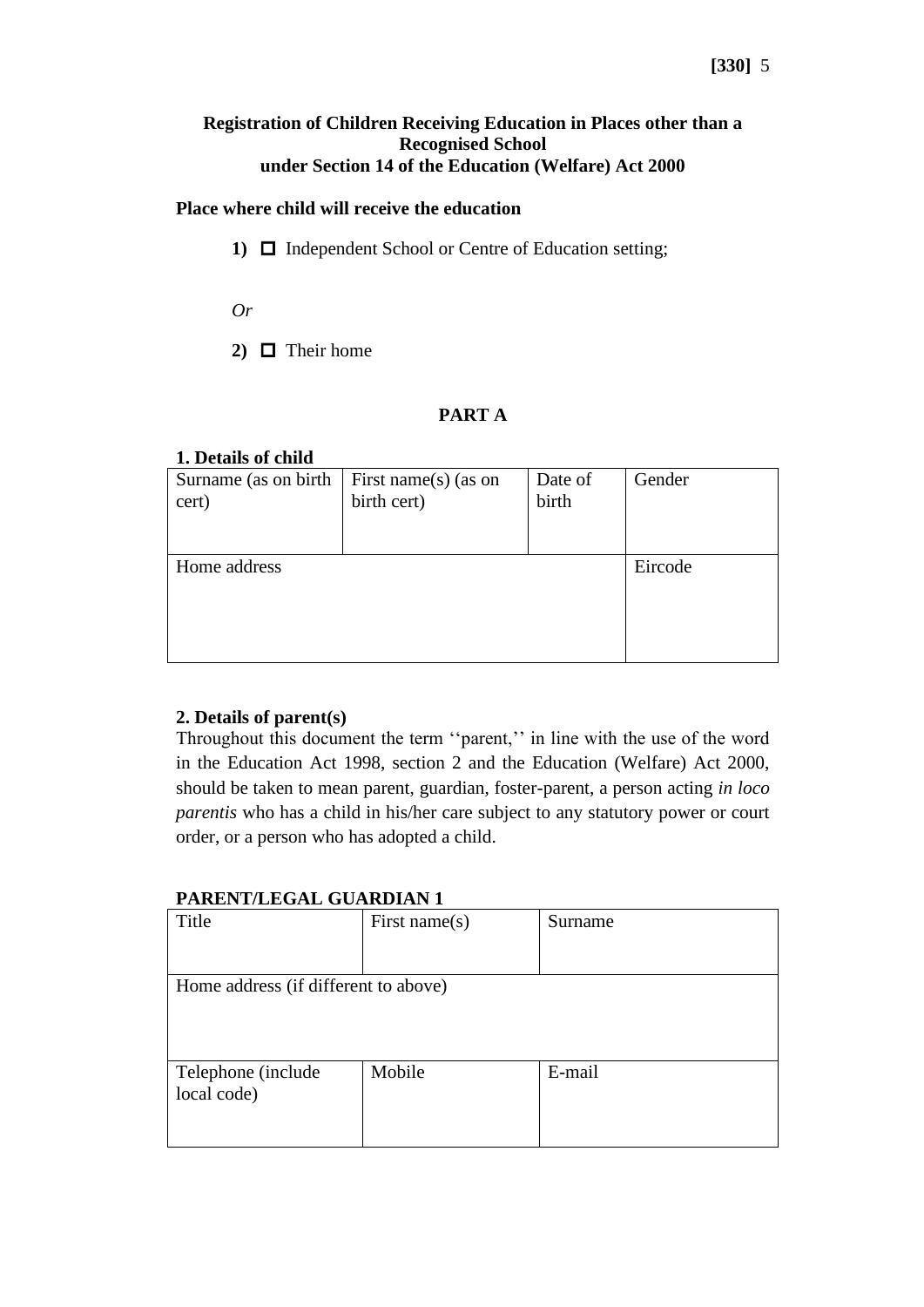### **PARENT/LEGAL GUARDIAN 2**

| Title                                | First name $(s)$ | Surname |
|--------------------------------------|------------------|---------|
|                                      |                  |         |
| Home address (if different to above) |                  |         |
|                                      |                  |         |
|                                      |                  |         |
| Telephone (include                   | Mobile           | E-mail  |
| local code)                          |                  |         |
|                                      |                  |         |
|                                      |                  |         |

## **3. Details of guardian(s)/foster parent(s) (if appropriate)**

| Surname                              | First name $(s)$ | Relationship to Child |
|--------------------------------------|------------------|-----------------------|
| Home address (if different to above) |                  |                       |
| Telephone (include)<br>local code)   | Mobile           | E-mail                |

#### **4. Additional information**

Have you previously applied to the Section 14 Register for this child? Yes  $\Box$  No  $\Box$ 

Are any sibling(s) of this child currently on the Section 14 Register, or have you applied for any sibling(s) of this child? Yes  $No<sup>T</sup>$  $\Box$ 

**If yes, please supply details:**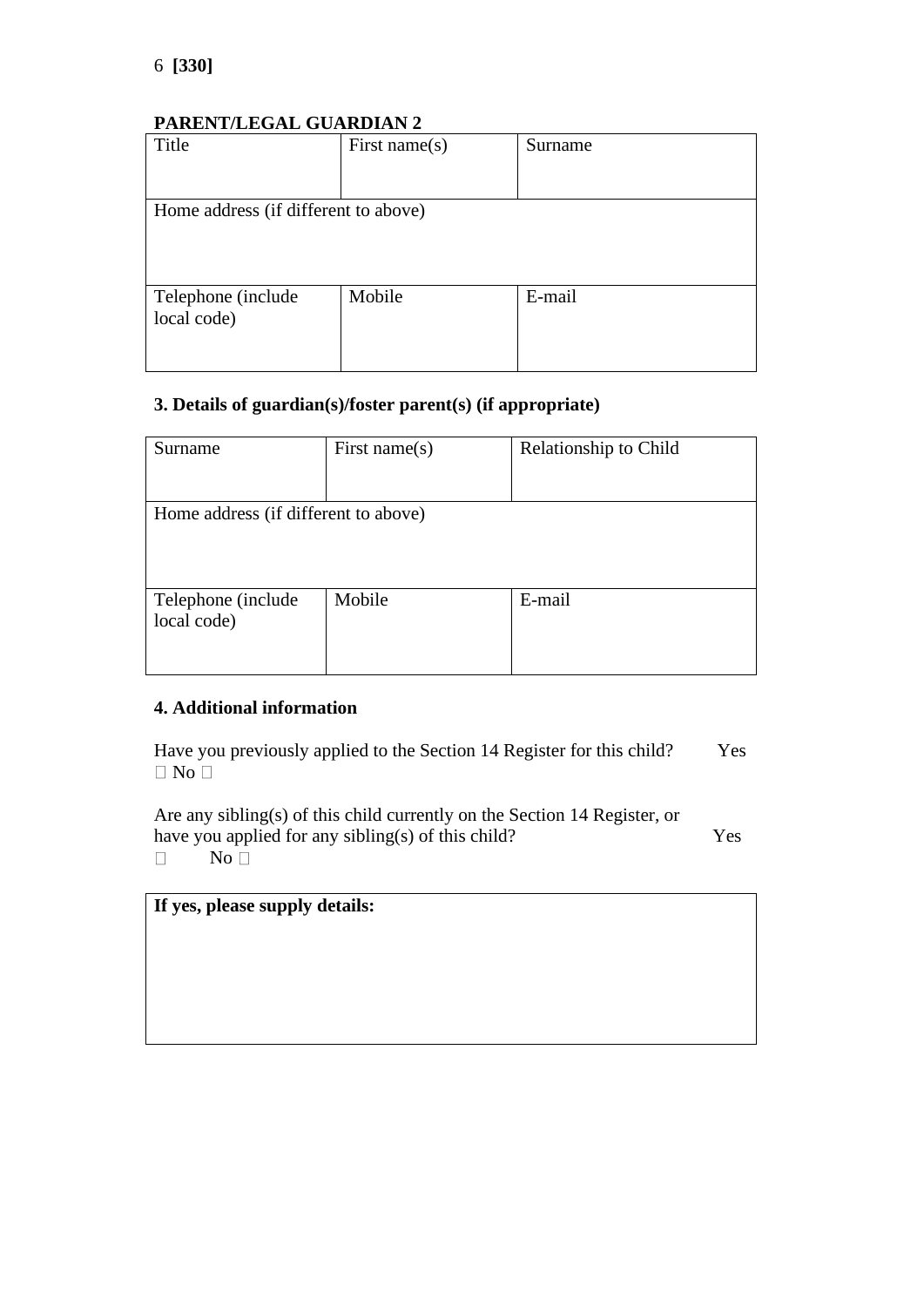#### **5. Previous education history-** *Please tick one of the following*

 $\Box$  New application for child that has recently turned 6 years old.

 $\square$  Previously home educated Dates of home education:

 $\Box$  Previously educated in a school (Department of Education and Skills, Independent School or school in another jurisdiction) *If the child has attended any school(s) please give details of the last school attended*

| Full name of school                                                       |                                                                         |
|---------------------------------------------------------------------------|-------------------------------------------------------------------------|
| Principal                                                                 |                                                                         |
| Address                                                                   |                                                                         |
| Telephone (include local code)                                            | E-mail                                                                  |
| Date child was enrolled in the school,<br>and year level (if applicable). | Date on which child left the school,<br>and year level (if applicable). |

#### **6. Additional Learning and Support Needs**

Does your child have any learning needs or additional support needs? Yes  $\Box$  No  $\Box$ *If yes, outline summary of need below:*

Has the learning/support need has been formally assessed? Is child currently engaged with support services currently? Please provide details.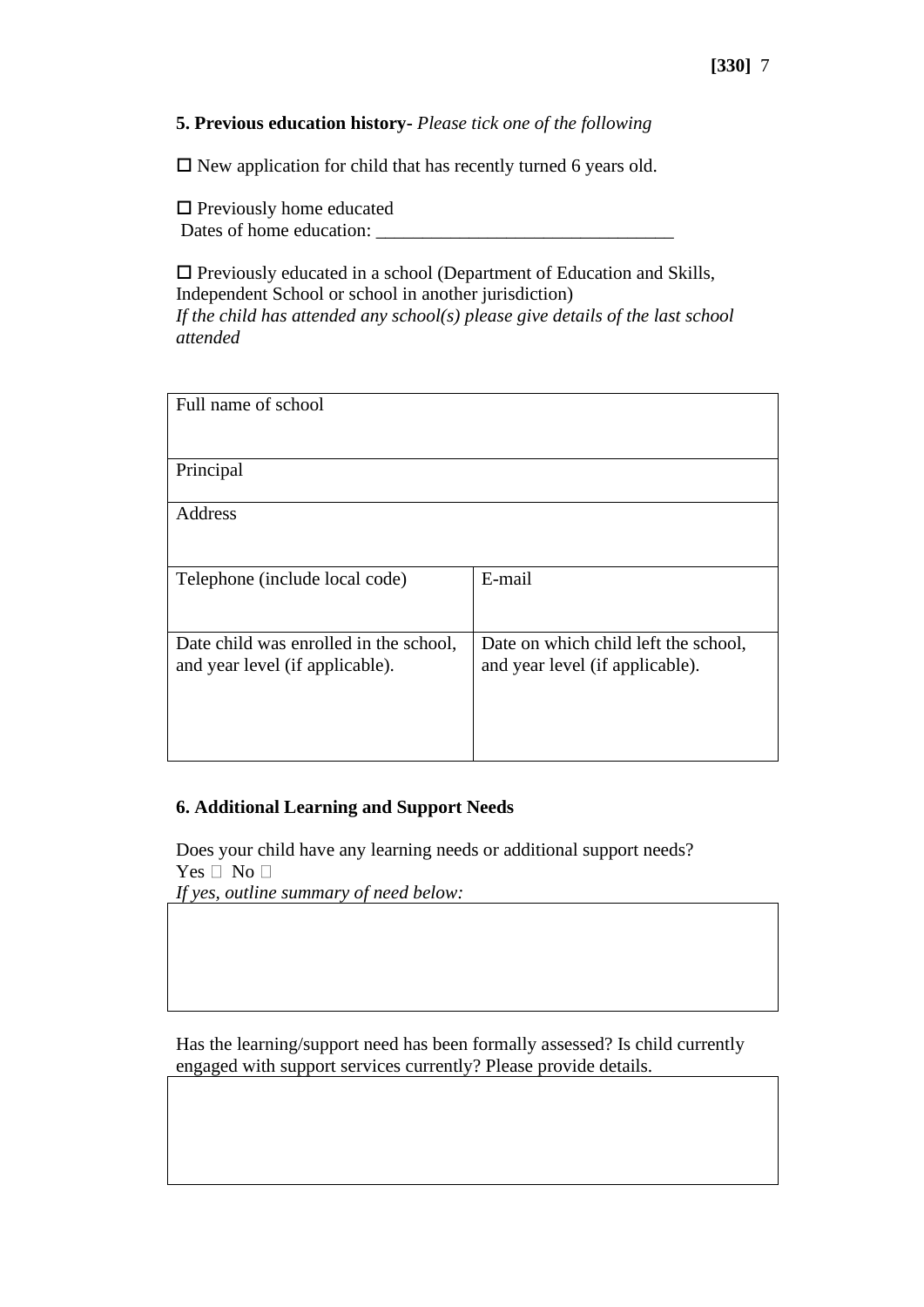**7. Location where the delivery of the education will occur** - *Please complete the relevant section.*

**a) Independent School or Centre of Education** - *Please provide the details of the school providing or planned to provide the delivery of the education provision.*

| <b>Independent School Name</b>                    |        | Principal/Director             |  |
|---------------------------------------------------|--------|--------------------------------|--|
| Date child commenced/due to commence at<br>school |        | Date child due to leave school |  |
| Postal address                                    |        | Eircode                        |  |
| Telephone (include)<br>local code)                | Mobile | E-mail                         |  |

**b) Home Education** - *Please provide the address of the location where the education will be provided. Please include details of the person/s who will be providing the delivery of the education provision.*

| Address:                          |                  |         |                          |
|-----------------------------------|------------------|---------|--------------------------|
| Person 1 – Education Provider     |                  |         |                          |
| Title                             | First name $(s)$ | Surname |                          |
| Telephone (include<br>local code) | Mobile           | E-mail  | Relationship to<br>child |
| Person 2 if applicable            |                  |         |                          |
| Title                             | First name(s)    | Surname |                          |
| Telephone (include<br>local code) | Mobile           | E-mail  | Relationship to<br>child |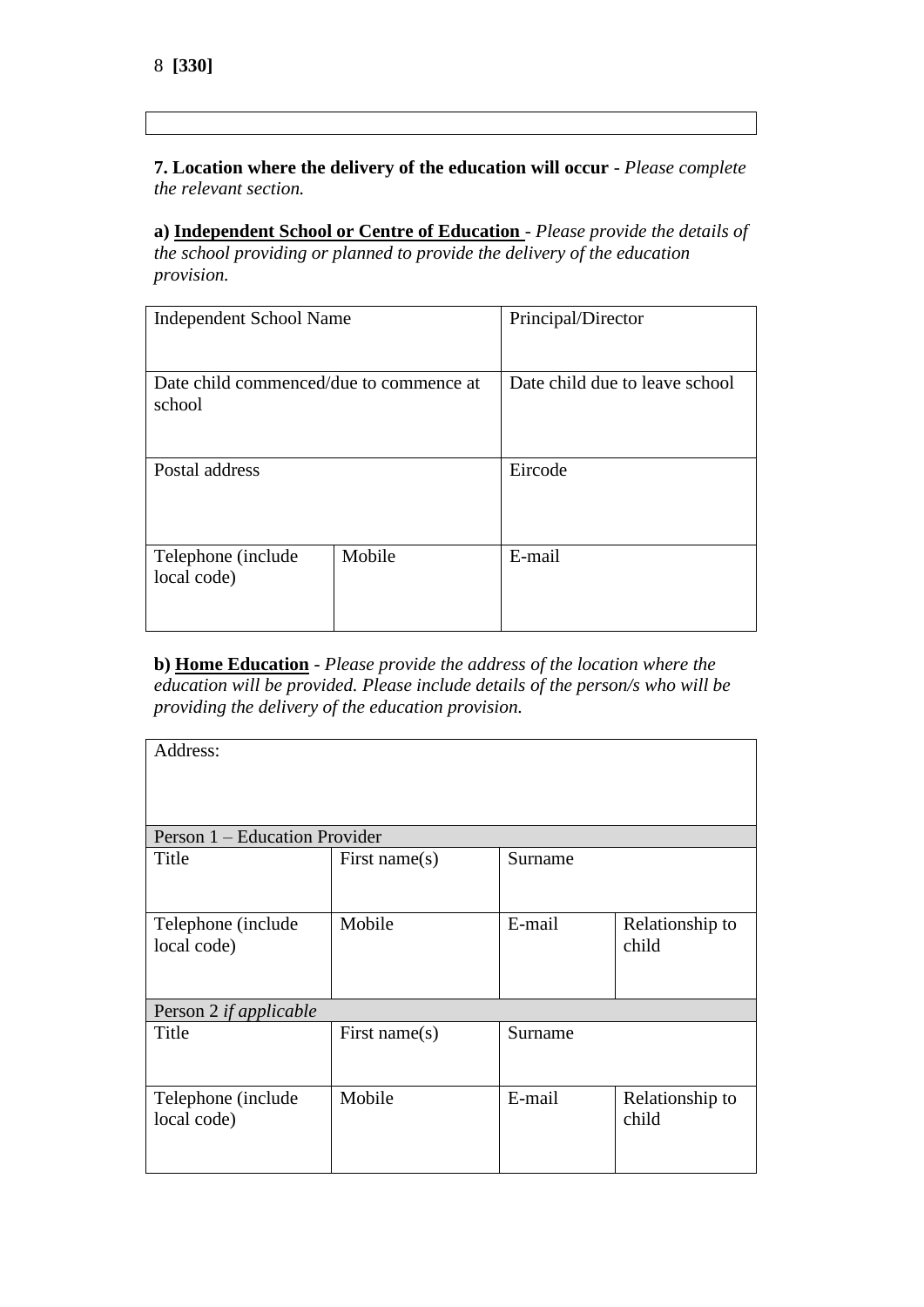#### **PART B (Home Education Applicants only)**

#### **8. Time devoted to education of child / Time proposed to be spent on education of child**

*The informal or semi-informal nature of home-based education may make it difficult to estimate accurately the amount of time allocated to learning. However, some information under the headings below may be useful in establishing the general pattern of the educational provision. If possible, please supply information on:*

- *the time allocated/to be allocated to the education of the child.*
- *whether learning is provided for in an open-ended manner, or whether learning activities are scheduled, or partly scheduled, using a timetable following a daily/ weekly/ monthly pattern.*
- *the estimated number of days during the year on which education is/will be provided.*
- *if any records are/will be maintained of the time/periods/days devoted to education.*

### **9. Equipment and materials**

*Please provide brief details of some of the main items/publications/materials used to support the child's learning. These may include curriculum documents, specialised educational equipment, reference materials/text books, or everyday objects and materials including books, magazines, toys, videos etc.*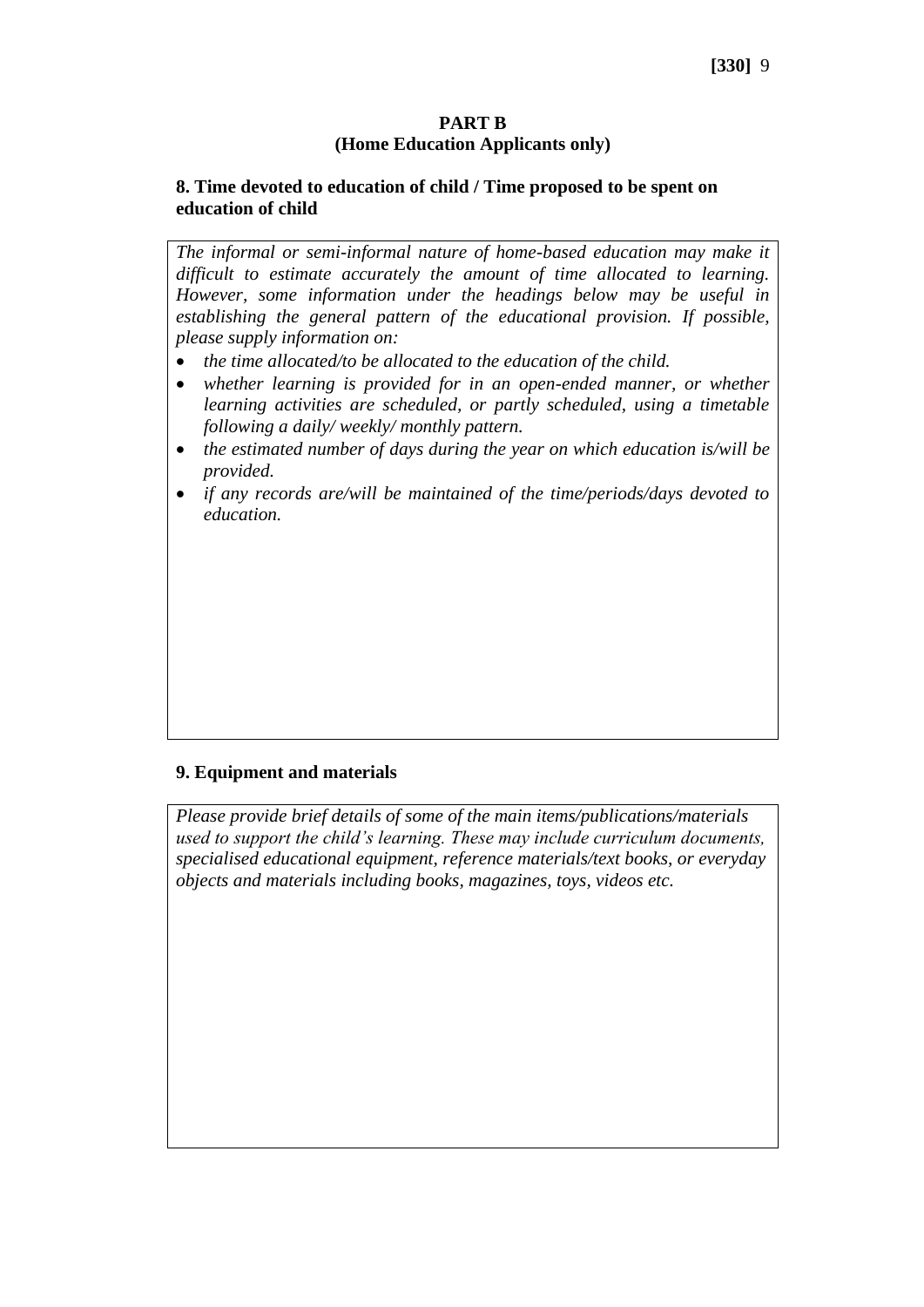### **10. Educational activities**

*Please give a brief account of the educational provision made /to be made for the child's learning including:*

- *Provision for the development of literacy and numeracy skills; physical skills; social, emotional and moral.*
- *What are the main areas of learning for which provision is/will be made?*
- *What type of education is being/will be provided? Do any particular principles or philosophies inform the education?*
- *What approaches or methods are/will be used to facilitate learning? (e.g. autonomous learning, semi-structured approaches, structured learning, a mixture of these)*
- *If the education provided is based on any published curricula or learning programmes, please give details.*

*NOTE: Meeting the requirements of a 'certain minimum education' does not mean that a child must follow any particular curriculum delivered in a school setting. However, if a child were to return to a formal school-based education at primary or post-primary level at any stage, parents/guardians, in planning a home education programme for their children, should be conscious of the curriculum requirements, and teaching and learning structures to which they may return.*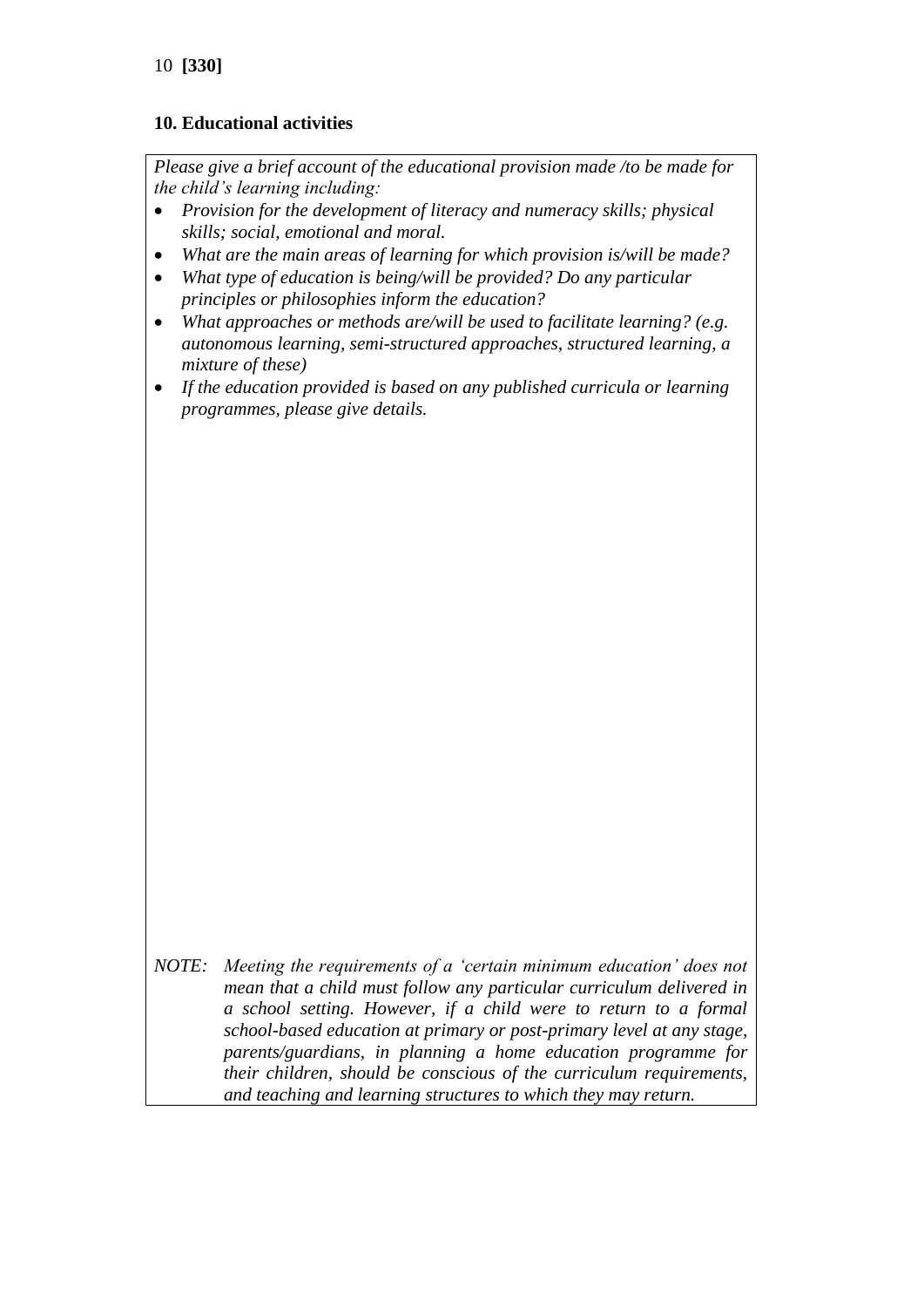### **11. Monitoring progress**

*Please give a brief account of how the child's progress is /will be monitored. Some points to consider may be:*

- *How is/will the child's progress be monitored/assessed?*
- *Are/will any records be maintained of the child's progress?*
- *What consideration has been given to how the learning needs of the child are/will be met over a period of time and whether plans are/will be recorded?*

## **12. Declaration**

#### **I/We declare that:**

- The information provided on this application form is true and accurate.
- That both legal guardians have provided their personal details and contact information and have signed this application form.

### **I/We understand:**

- That in considering this application for registration, the Agency will arrange for an assessment to determine whether the education provision in place or proposed for the child, satisfies the requirements of a certain minimum education [*s.14(5)(a,b,c) Education (Welfare) Act 2000*].
- That as part of an application for home education assessment, that an authorised officer will verify the information provided in Part B above.
- That in order to ensure that the child continues to receive a "certain" minimum education", the Agency will carry out further assessments, and these assessments will be notified in advance [*s.14 (7) Education (Welfare) Act 2000*].
- That if, on receipt of the assessment report, the agency is unable to determine that a certain minimum education is being provided or likely to be provided, the Board may proceed to a further assessment [*s.14(5)(i,ii,iii) Education (Welfare) Act 2000*].
- That all assessment(s) will be conducted in accordance with any guidelines issued under Section 14,15 and 16 of the Education Welfare Act 2000.
- That I/We will offer every assistance to an authorised person (assessor) in assessing the education provision in place or proposed for the child.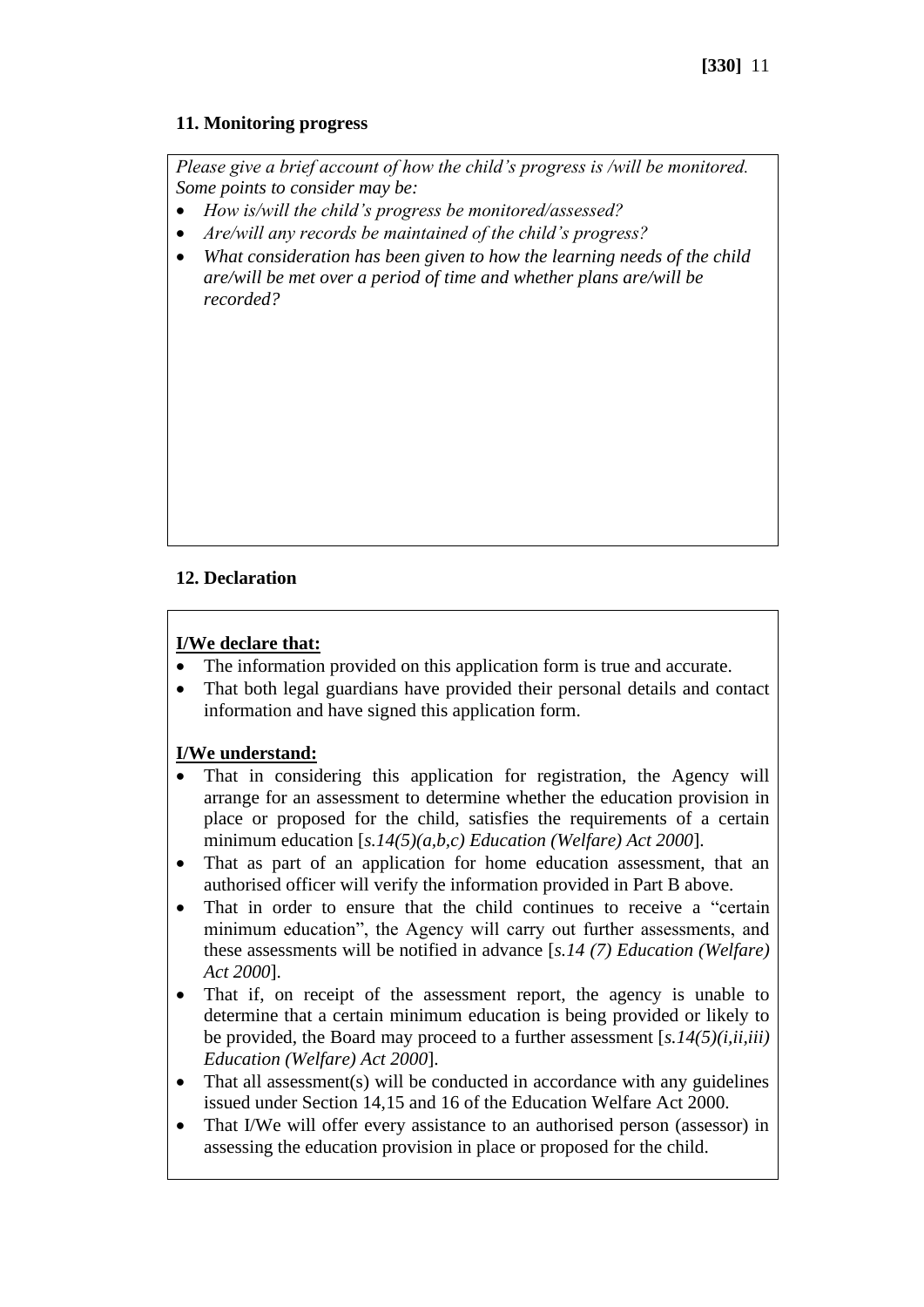| I/We consent:                                                              |
|----------------------------------------------------------------------------|
| For the Agency to have an authorised person conduct assessment(s) of the   |
| education in place or proposed for the child who is the subject of this    |
| application.                                                               |
| • For the Agency to verify any information provided on this application    |
| form.                                                                      |
|                                                                            |
|                                                                            |
| Signature Guardian 1<br><b>Date</b>                                        |
| (Print Name Here)                                                          |
| <b>Signature Guardian 2</b><br>Date                                        |
| (Print Name Here)                                                          |
| All legal guardians must sign this form in order for the application to be |
| <i>processed.</i>                                                          |

## *Tá leagan Gaeilge den fhoirm seo ar fáil ach é a iarraidh.* **Registration of Children Receiving Education in Places other than a Recognised School under Section 14 of the Education (Welfare) Act 2000**